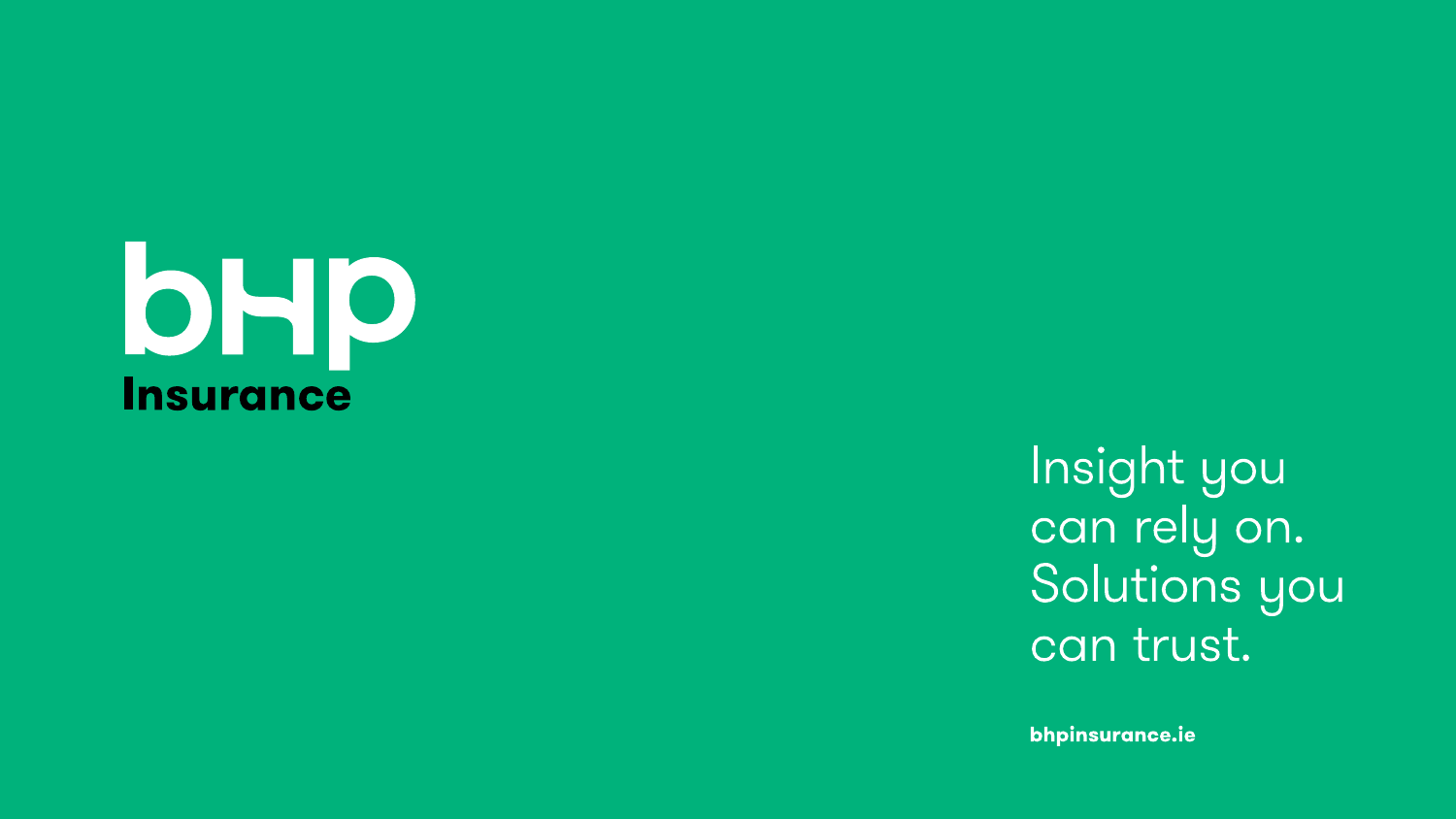## **Insurance Presentation Public Participation** Network (PPN)



Insight you can rely on. Solutions you can trust. **bhpinsurance.ie**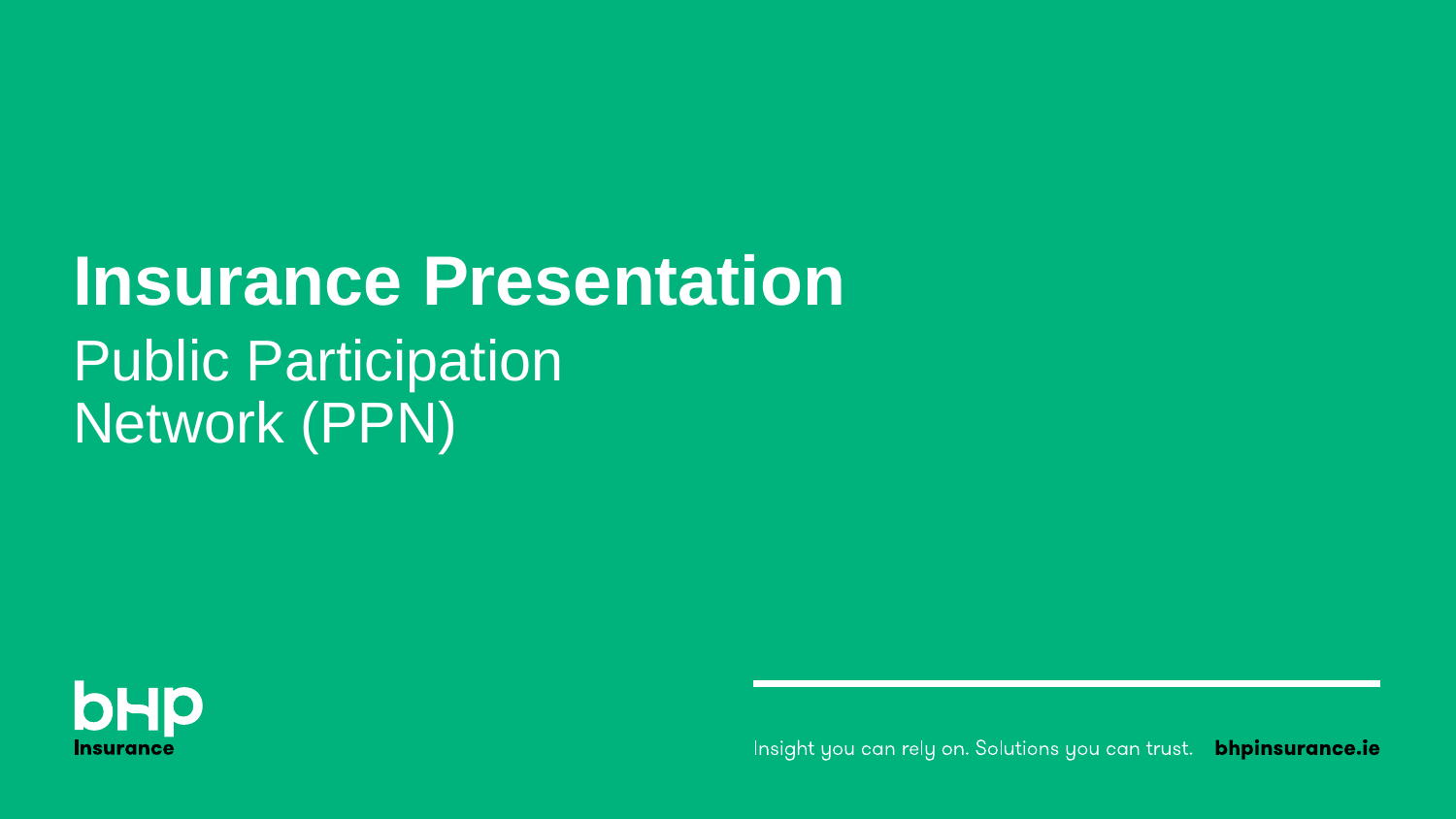

• Presented by **Martina Westphal Managing Director- BHP Insurance**

- What insurance covers does a Community / Voluntary Group Need?
- Common Queries
- Rising cost of Insurance
- Q & A

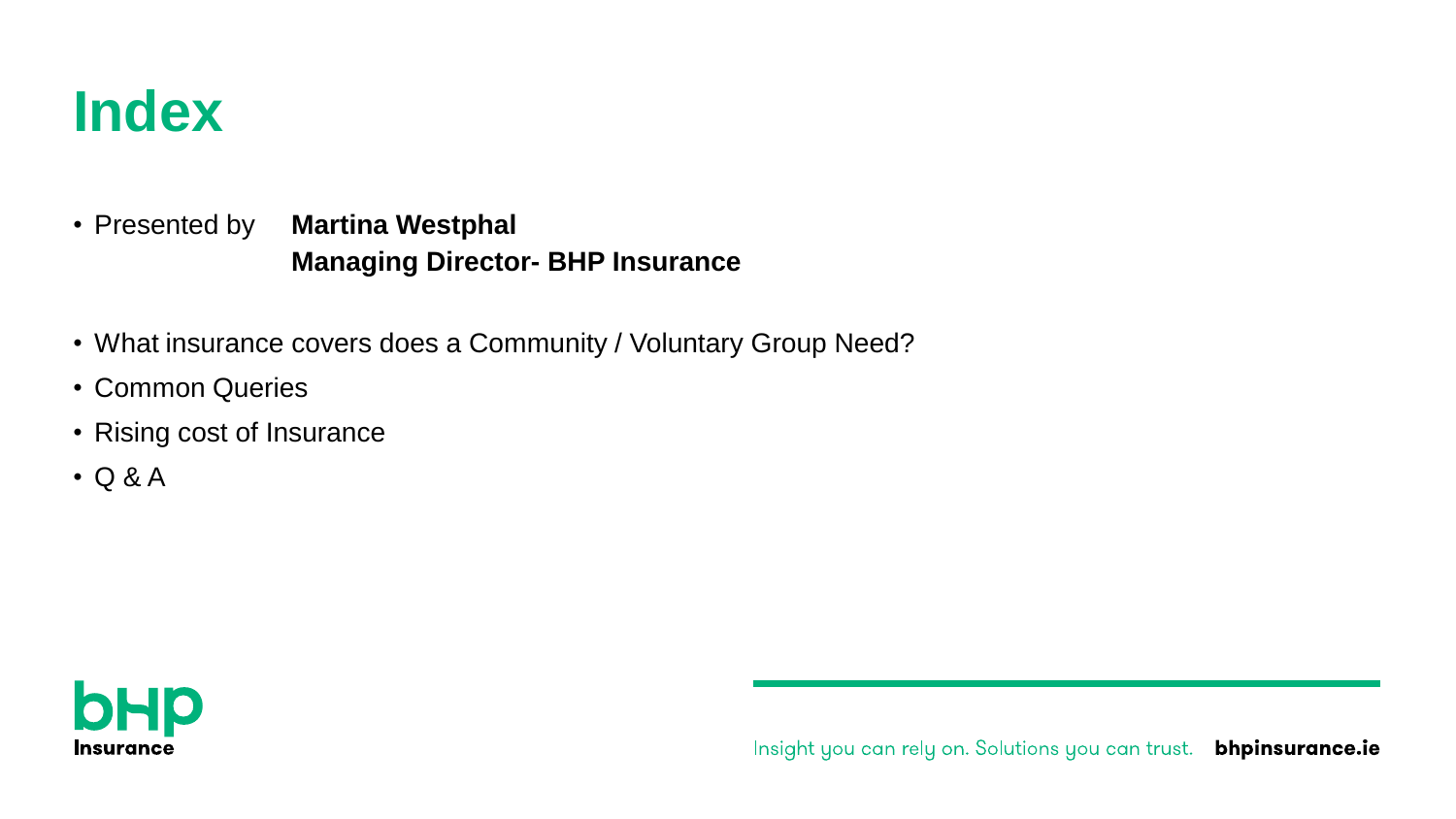**Public Liability Insurance** covers the policyholder for the services and activities that they operate**.** 

It Protects the group in respect of claims being made by members of the public (whereby the policy holder is negligent and legally liable) for accidental Bodily Injury, death or loss of or damage to material property .

- Injury to third party or damage to third party property
- Standard Limit of indemnity in ROI is €6.5m
- Usually there is no claims excess applied to Public Liability claims

Sample Incidents;

- Child caught finger in door
- Tripped over uneven floor board in a community centre
- Injury sustained due to use of faulty sporting equipment

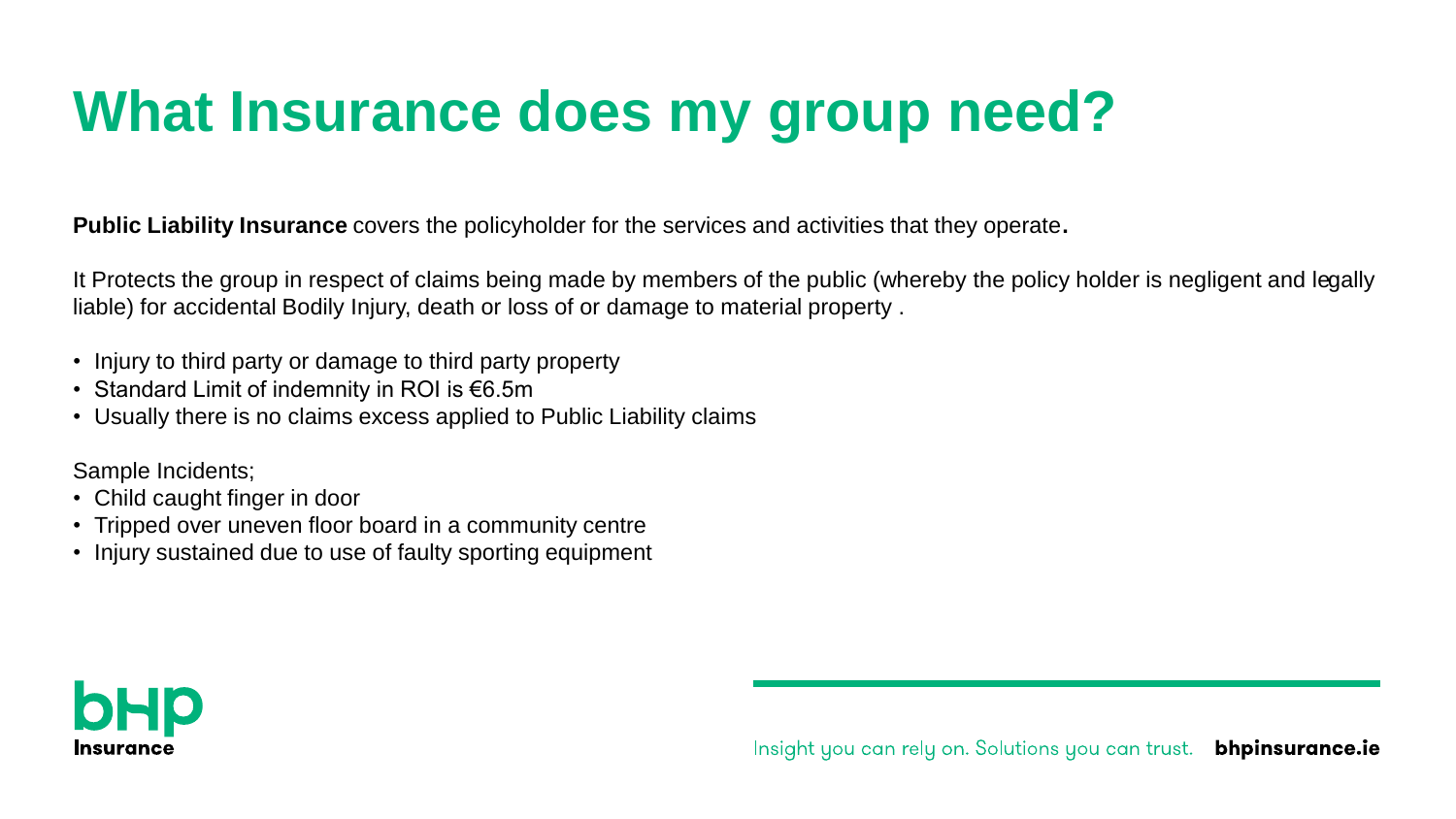#### **Employers Liability Insurance**

Protects the group in respect of claims being made by employees or volunteers (whereby the policy holder is negligent and legally liable) for accidental Bodily Injury or death.

- Injury to employees and volunteers
- Standard Limit of indemnity in ROI is €13m
- Usually there is no claims excess applied to Employers Liability claims

#### **Sample Incidents;**

- Hurt back while lifting boxes
- Work related stress illness
- Eye injury using a strimmer

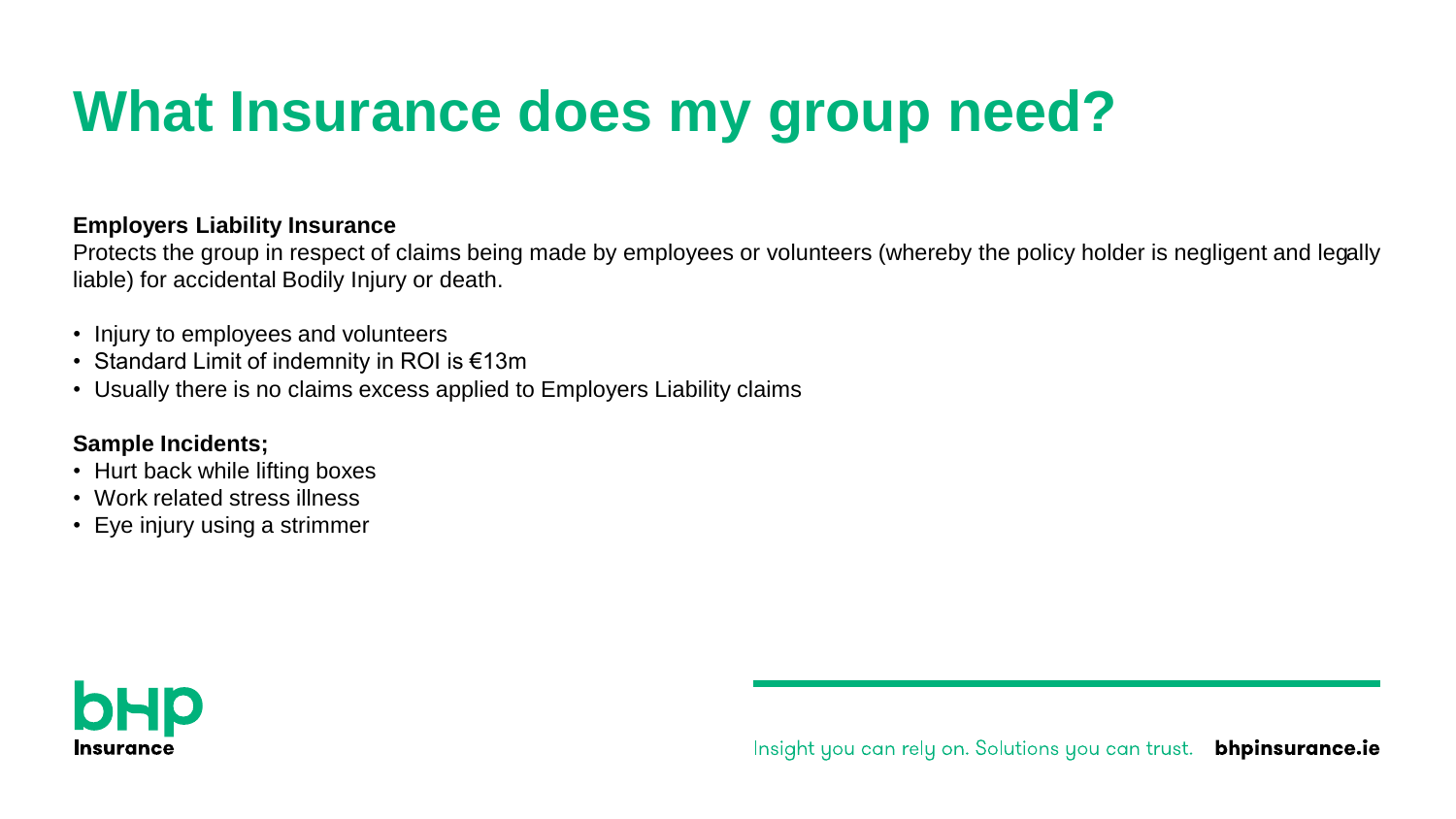#### **Property Insurance**

Cover in respect of loss or damage to the insured property arising from any of the under-noted **perils**. Fire, Lightning, Explosion, Aircraft, Earthquake, Riot, Civil Commotion, Malicious Damage, Storm or Flood, Bursting or Overflowing of Water Tanks, Pipes or Apparatus, Impact by any Road Vehicle or Animal, Subsidence, Glass Breakage & Theft (as a result of forcible or violent entry to or exit from the premises) including Accidental Damage.

- Damage to group's property which they own or are legally responsible for insuring- Buildings /Contents /Sporting Equipment.
- Buildings Cover is based on the reinstatement value of a building- not market value.
- Excesses are common under property damage policies and on most BHP schemes is €100 each and every claim.

#### **Sample Claims;**

- Damage to roof tiles caused by a storm or heavy winds
- Theft of equipment from a secure building
- Burst water pipe in community centre causing water damage

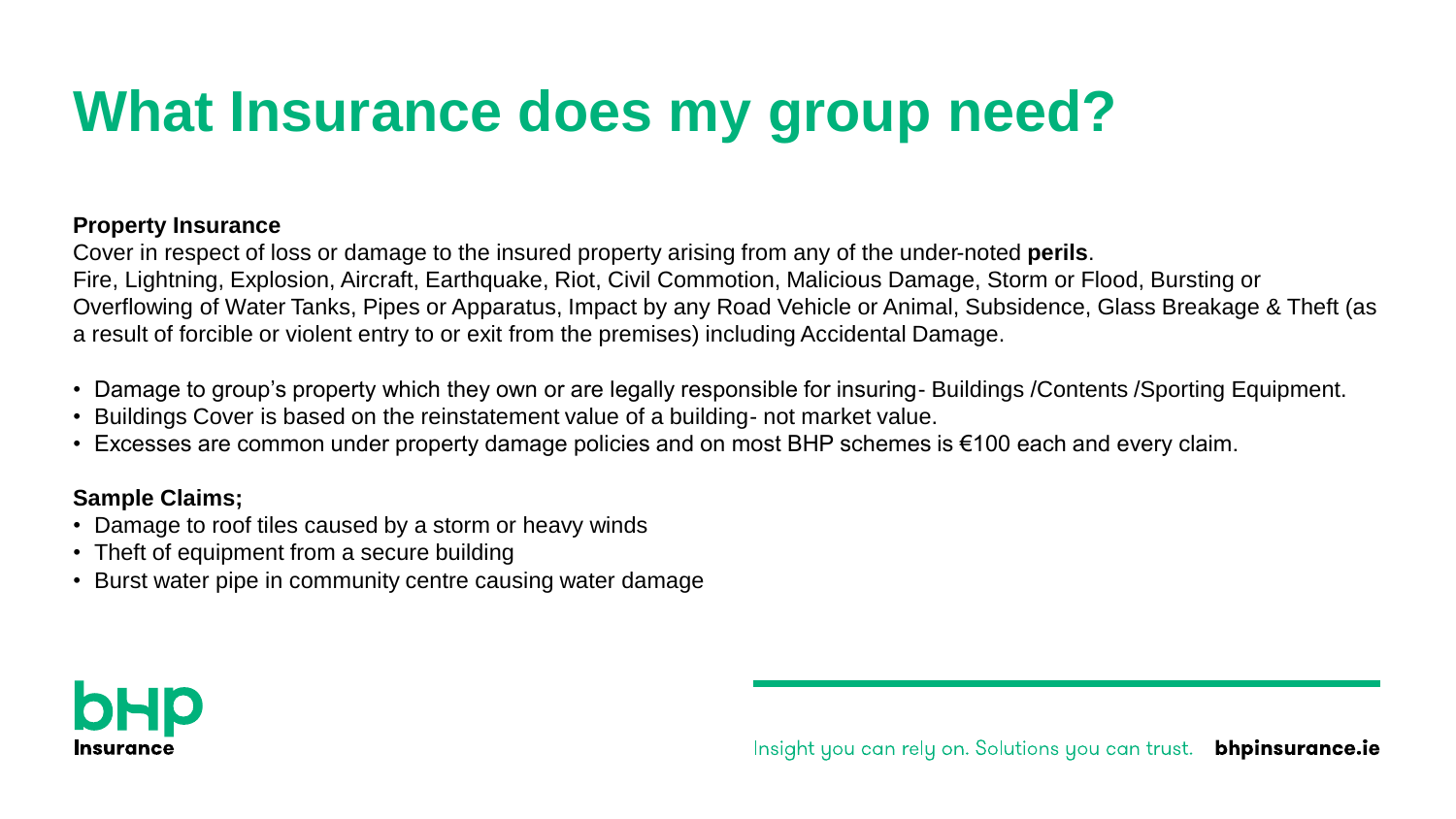#### **Directors & Officers Insurance**

The policy provides personal protection for Directors, Officers, Trustees or any employee/volunteer in a supervisory or management role for claims made against them for actual or alleged breach of duty, neglect, misstatements, errors and omissions in their role within the organisation.

- Charity's Act 2009 placed greater responsibilities on Voluntary Board Members
- Individual Director can now be sued personally
- Policy will cover defence costs, settlements and judgements

#### **Sample Claims;**

- A voluntary board member who manages a centre Failed to renew a property lease resulting in loss of services to a local community. The Director could be sued for breach of duty.
- The treasurer of a group fails to submit an essential application for funds to a state body. Without funding the group cannot provide an essential service and therefore the treasurer could be sued as a result.

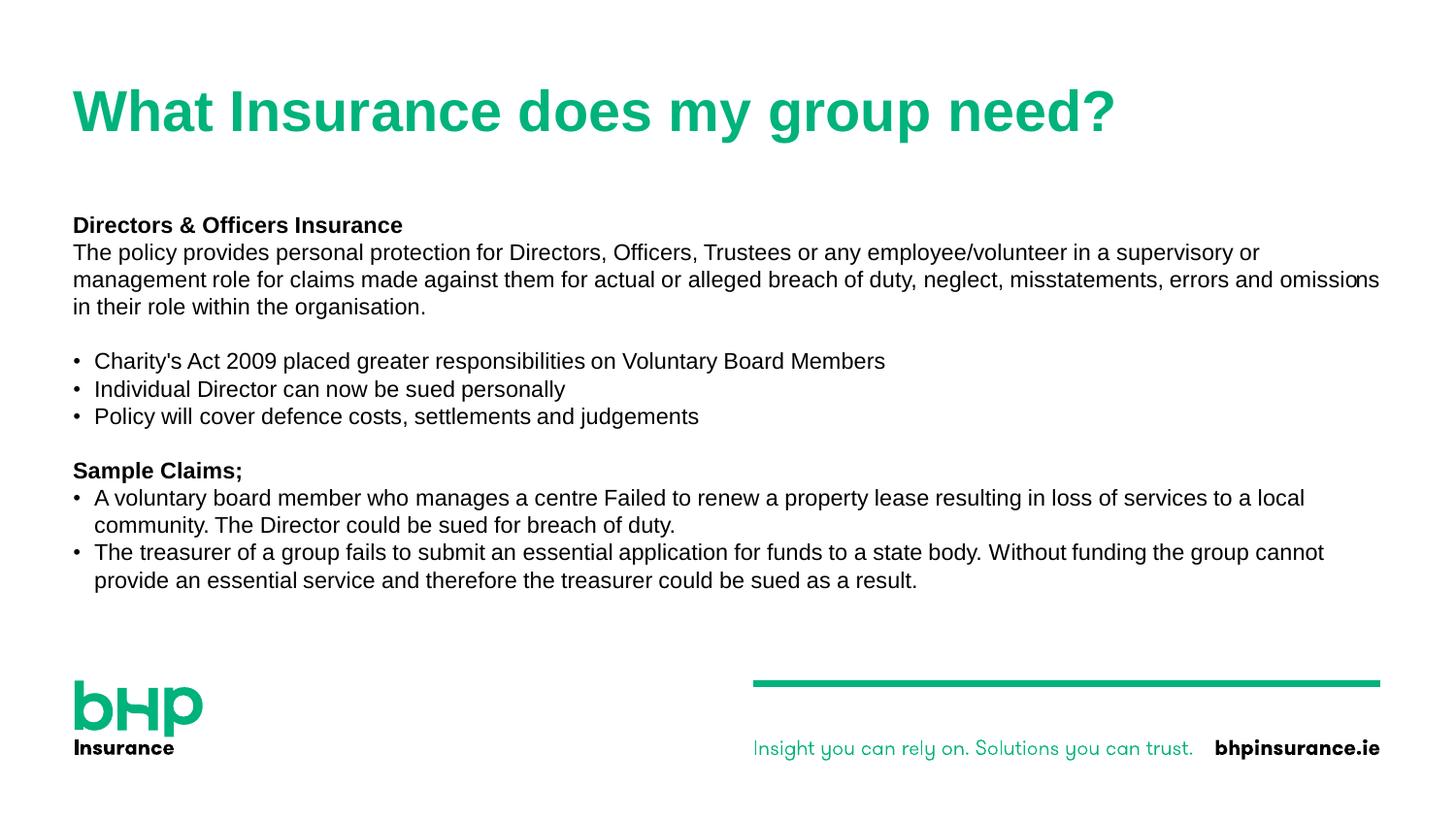### **Common Issues and Queries**

#### **What activities are we insured for?**

- Normal activities that your group organises themselves and which fall within the business description.
- Separate events that are declared to the broker /Insurer and agreed upon.

#### **What activities are we not insured for?**

- Activities that would not typically fall in line with the main activity/service. For Example; A tidy towns group would not be covered to run a homework club.
- Work that should undertaken by a contractor or professional tradesperson .
- Activities organised by another committee or group

#### **The Hall has insurance , so why does my group need to have insurance?**

- The insurance purchased by the Hall Committee protects the Hall Committee Only.
- The activities of the Hall will be different from the activities of the user groups.
- If a group is hiring a hall or room, they must have their own insurance to cover their own activity.

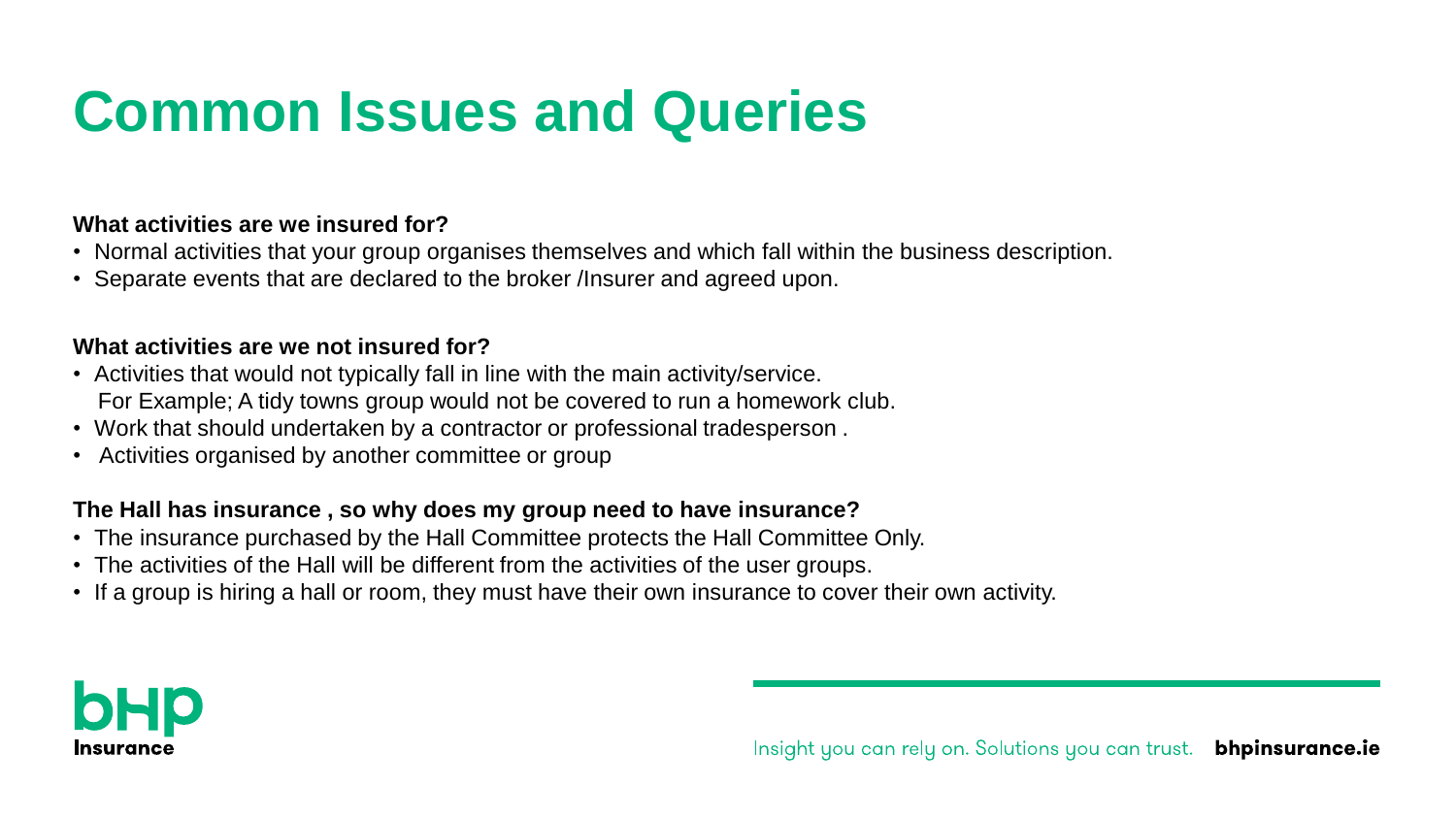## **Rising cost of Insurance?**

#### **Premiums increase due to a number of factors:**

- $\triangleright$  Increase in claims activity.
- $\triangleright$  The services or activities of a group have changed or increased.
- ➢ Increase in staff numbers or increase in turnover.

#### **What's changing:**

- ➢ The new Personal Injuries Awards Guidelines came into affect 2021.
- ➢ This should result in the reduction of the settlement awards being paid out for injury claims. Any claims that are submitted after April 2021 will be subject to the new award guidelines and amended book of quantum .
- ➢ The purpose of the new guidelines is to reduce the cost of liability claims in ROI and reduce the overall cost of liability insurance premiums.
- ➢ BHP customers are starting to see the benefit of this as Allianz has reduced their liability premiums for 2022.

#### **Note:**

Even if a group isn't at fault for a claim, they still must defend themselves in court and the costs associated with that are sometimes higher than the actual award themselves. So if you get legal correspondence, please immediately forward onto your insurance provider as action will still be required.